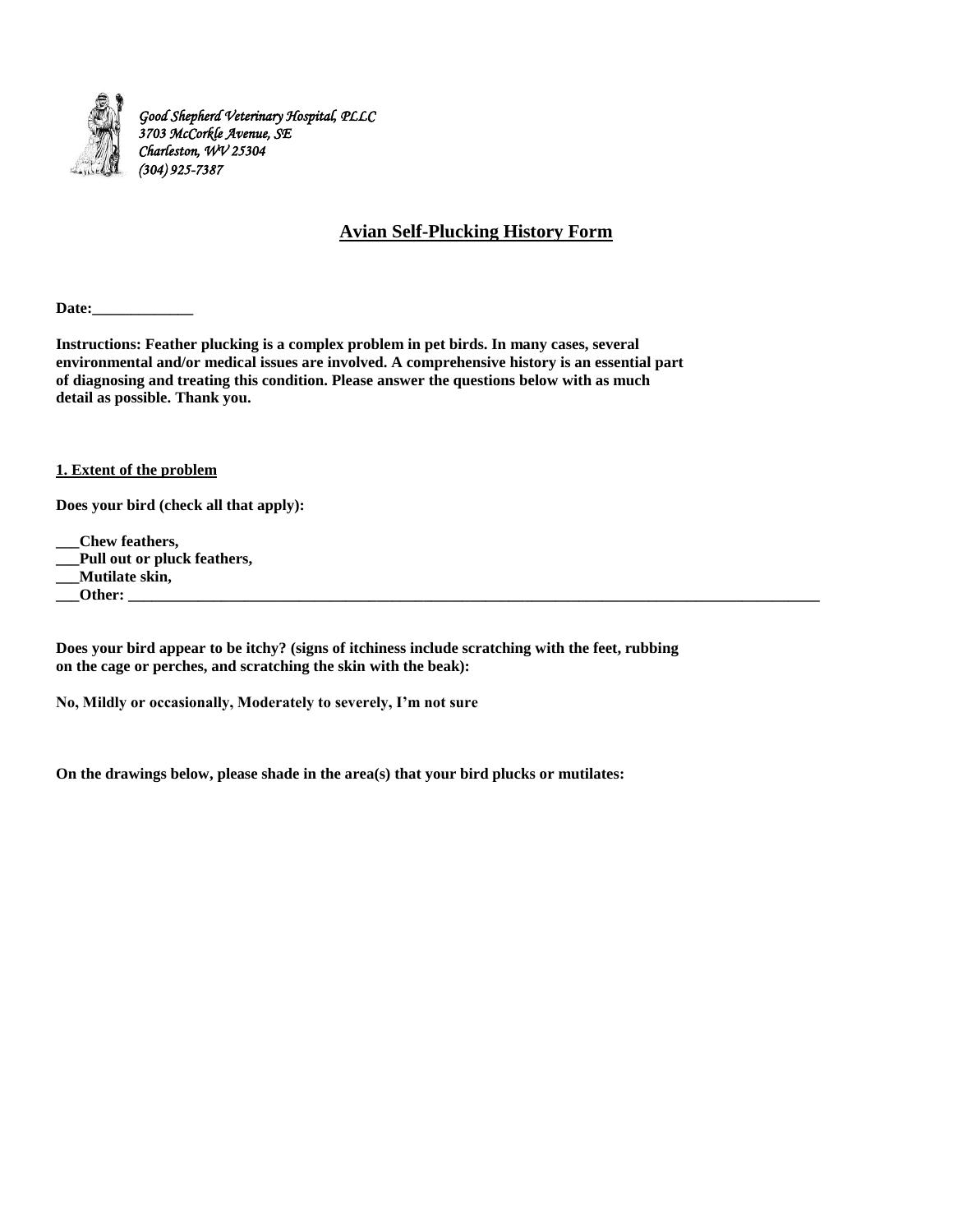

### **2. Onset, progression**

When did your bird first start self-plucking/mutilating? (This is the "onset date")

**Please check the box that best describes the onset of the problem:** 

**\_\_\_ Sudden (one day the bird started self-plucking/mutilating dramatically)** 

**\_\_\_Gradual (the onset of the problem was subtle)** 

**\_\_\_I don't know, the bird was this way when I acquired him/her** 

**Please check the box that best describes the progression of the self-plucking/mutilating** 

**\_\_\_ Improving: the severity of the self-plucking/mutilating has decreased since it started** 

**\_\_\_\_Static: the severity of the self-plucking/mutilating has not changed over time** 

Progressive: the severity of the self-plucking/mutilating has become worse over time

**\_\_\_\_Episodic: my bird plucks/mutilates sometimes, but then lets the feathers grow back** 

Intermittent: the self-plucking/mutilating occurs every day (or almost every day) but is  **worse on some days than others.** 

### **3. Patient profile Check ALL the boxes that best describe your bird:**

**\_\_\_My bird was: hand raised, captive bred but not hand-fed, wild-caught, I don't know** 

**\_\_\_My bird: Loves most people, loves one person and is indifferent or hostile toward others,** 

is tame but not attached to any particular person, doesn't seem to like people

**\_\_\_My bird loves to be scratched or cuddled: always, sometimes, never** 

**\_\_\_My bird chews/plays with toys: every day, occasionally, seldom/never, I don't know** 

**\_\_\_My bird enjoys: wood toys, plastic toys, rope toys, metal toys, leather, puzzles** 

paper/cardboard, mirrors, swings, no toys, other: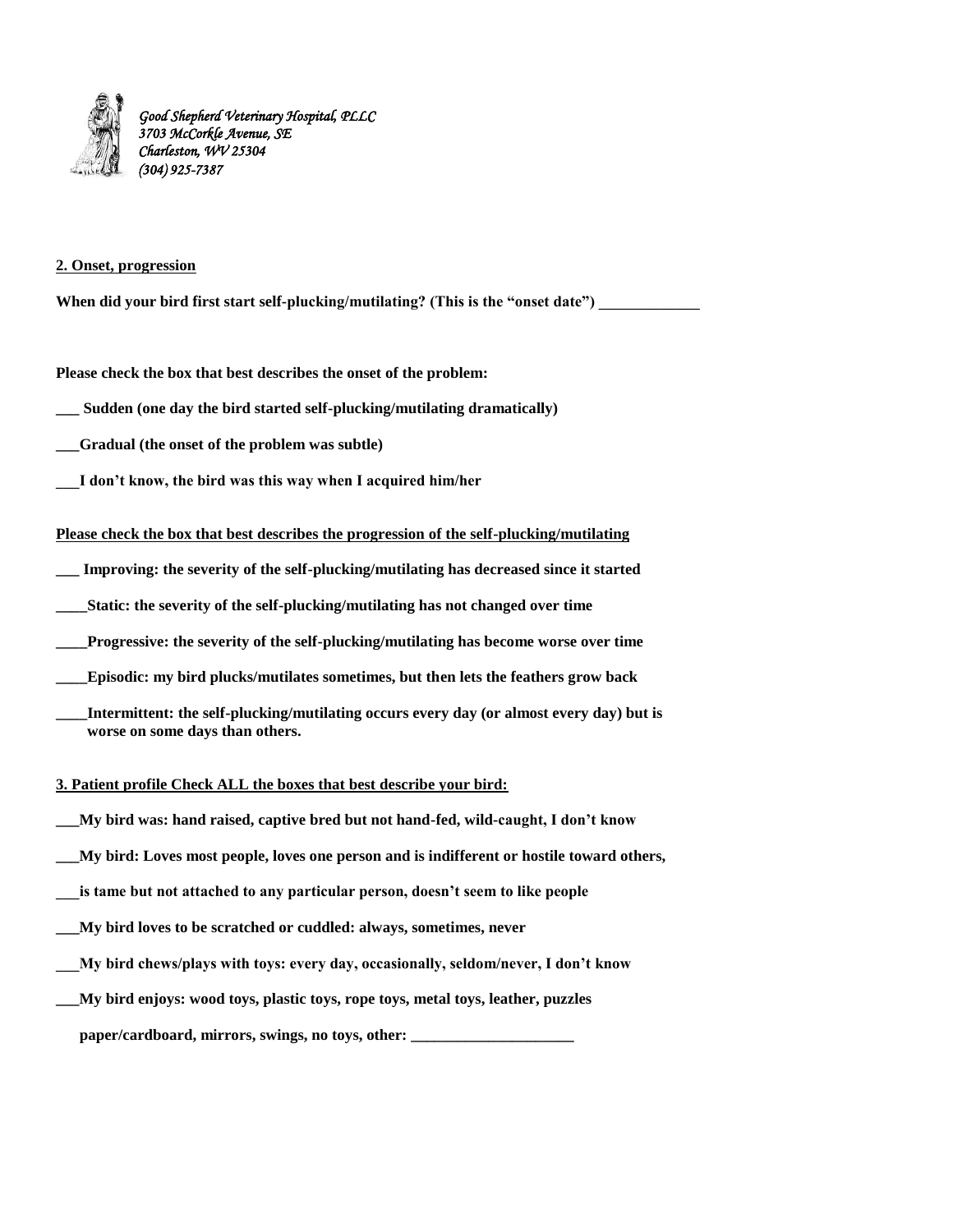

**\_\_\_My bird is fearful of or seems to hate:** 

| being left alone,                                      |  |
|--------------------------------------------------------|--|
| loud noises                                            |  |
| dogs, cats, adults, children,                          |  |
| strange people, strange animals, new places, new toys, |  |
| other:                                                 |  |

**\_\_\_My bird demonstrates sexual behavior (mounting, masturbation, regurgitation)** 

**\_\_\_Frequently, occasionally, never, toward human(s), toward other bird(s),** 

**\_\_\_My bird is: very active, moderately active, not very active** 

**\_\_\_My bird is: very vocal or noisy, moderately vocal or noisy, quiet** 

**\_\_\_My bird is: Trained to obey commands (e.g. "step up," "no biting"), and is usually obedient** 

**\_\_\_Trained to obey commands, but is often inobedient or only obeys one person** 

**\_\_\_ Not trained to obey any commands** 

My bird's wings are clipped: always, sometimes, never. Who clips them?

**Does your bird seem to have any other behavioral or medical problems other than feather plucking/mutilation? yes, no. If yes, please describe: \_\_\_\_\_\_\_\_\_\_\_\_\_\_\_\_\_\_\_\_\_\_\_\_\_\_\_\_\_\_\_\_\_\_\_\_\_\_\_\_\_\_\_\_** 

**\_\_\_\_\_\_\_\_\_\_\_\_\_\_\_\_\_\_\_\_\_\_\_\_\_\_\_\_\_\_\_\_\_\_\_\_\_\_\_\_\_\_\_\_\_\_\_\_\_\_\_\_\_\_\_\_\_\_\_\_\_\_\_\_\_\_\_\_\_\_\_\_\_\_\_\_\_\_\_\_\_\_\_\_\_\_\_\_\_\_\_\_\_\_\_\_\_\_\_**

### **4. Family and flock history**

**How many people live in your home? \_\_\_\_\_**  Is your bird especially fond of one family member? no, yes: **Do you own any other birds? no yes. If yes, please answer the following:**  List any birds that share a cage with the bird that is here today **with a set of the state of the state of the state of the state of the state of the state of the state of the state of the state of the state of the state o** List any other birds **Is this bird friendly toward any of the other birds? no yes:\_\_\_\_\_\_\_\_\_\_\_\_\_\_\_\_\_\_\_\_\_ I this bird aggressive toward any of the other birds? no yes:\_\_\_\_\_\_\_\_\_\_\_\_\_\_\_\_\_\_\_**  Does this bird pluck feathers from another bird? no yes: Does another bird pluck feathers from this bird? no yes: **Please describe any other people or pets that interact with your bird and indicate if your bird**  seems to enjoy the interaction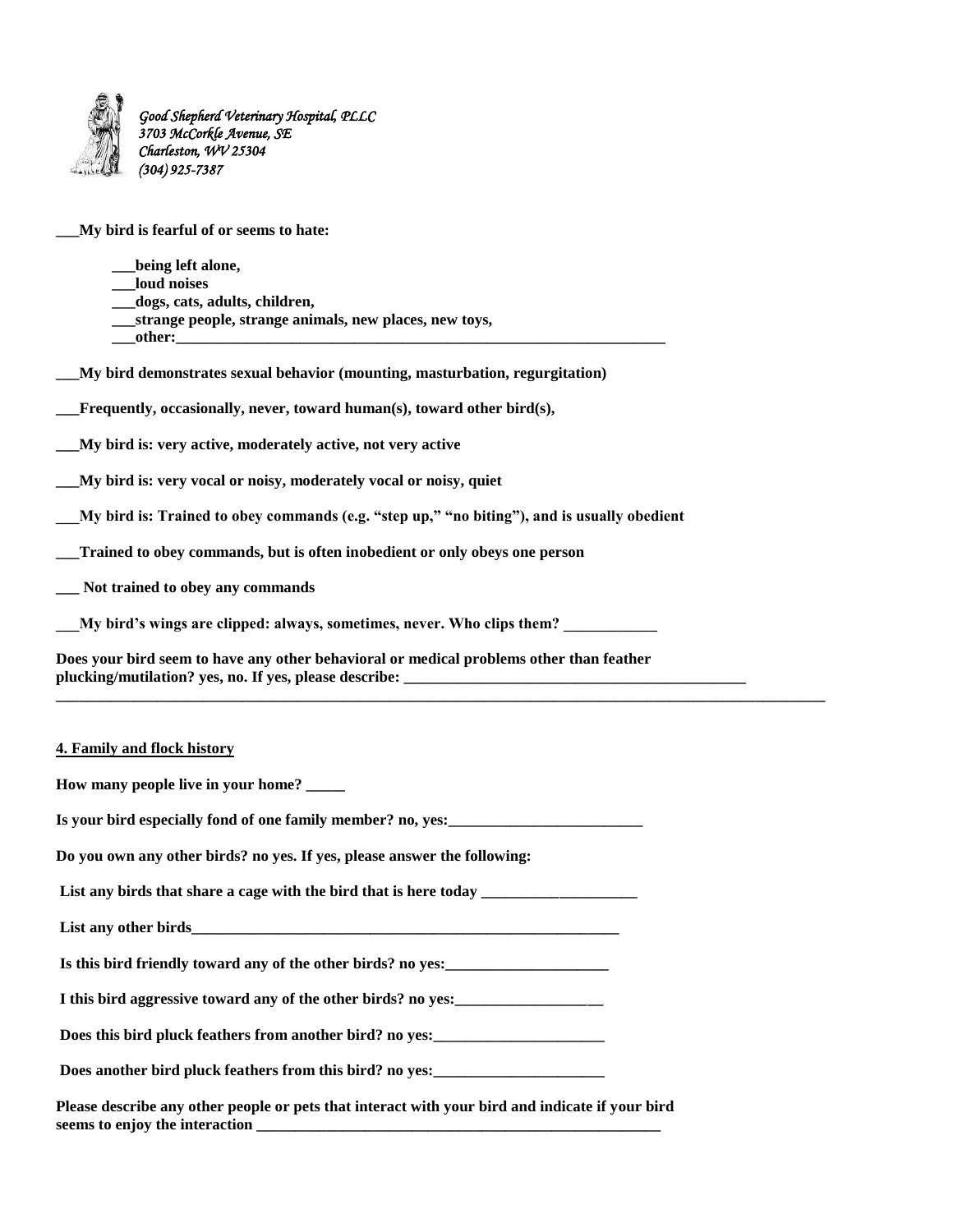

## **5. Environmental history**

**Does your bird receive sunlight? yes, no Does your bird take baths on his/her own? yes, no**  Do you bathe your bird? yes, no. If yes, how and how often? **About how many toys does your bird have in the cage at any one time? \_\_\_\_\_\_\_\_\_\_\_\_\_\_\_\_\_\_\_ How often are toys changed or rotated? \_\_\_\_\_\_\_\_\_\_\_\_\_\_\_\_\_\_\_\_\_\_\_\_\_\_\_\_\_\_\_\_\_\_\_\_\_\_\_\_\_\_\_\_ How many hours per day does your bird spend alone (no people in the same room)? \_\_\_\_\_\_\_\_ Does your bird have daily access to the following: window, television, radio Describe any other diversions you provide: \_\_\_\_\_\_\_\_\_\_\_\_\_\_\_\_\_\_\_\_\_\_\_\_\_\_\_\_\_\_\_\_\_\_\_\_\_\_\_\_\_\_ \_\_\_\_\_\_\_\_\_\_\_\_\_\_\_\_\_\_\_\_\_\_\_\_\_\_\_\_\_\_\_\_\_\_\_\_\_\_\_\_\_\_\_\_\_\_\_\_\_\_\_\_\_\_\_\_\_\_\_\_\_\_\_\_\_\_\_\_\_\_\_\_\_\_\_\_ Describe the area around your bird's cage: \_\_\_\_\_\_\_\_\_\_\_\_\_\_\_\_\_\_\_\_\_\_\_\_\_\_\_\_\_\_\_\_\_\_\_\_\_\_\_\_\_\_ \_\_\_\_\_\_\_\_\_\_\_\_\_\_\_\_\_\_\_\_\_\_\_\_\_\_\_\_\_\_\_\_\_\_\_\_\_\_\_\_\_\_\_\_\_\_\_\_\_\_\_\_\_\_\_\_\_\_\_\_\_\_\_\_\_\_\_\_\_\_\_\_\_\_\_\_ 6. Changes: Did any of the following occur within 3 months prior to the onset date? If yes, pleases give date(s) and describe: Environmental changes:**  move to new home new cage **cage moved to different location in the home\_\_\_\_\_\_\_\_\_\_\_\_\_\_\_\_\_\_\_\_\_\_\_\_\_\_\_\_\_\_\_\_\_ house or cage changed in some way – describe \_\_\_\_\_\_\_\_\_\_\_\_\_\_\_\_\_\_\_\_\_\_\_\_\_\_\_\_\_ \_\_\_\_\_\_\_\_\_\_\_\_\_\_\_\_\_\_\_\_\_\_\_\_\_\_\_\_\_\_\_\_\_\_\_\_\_\_\_\_\_\_\_\_\_\_\_\_\_\_\_\_\_\_\_\_\_\_\_\_\_\_\_\_\_\_\_\_\_\_ "Flock changes" Has anyone been added to your family (e.g. birth, adoption, marriage, or moving in)\_\_ \_\_\_\_\_\_\_\_\_\_\_\_\_\_\_\_\_\_\_\_\_\_\_\_\_\_\_\_\_\_\_\_\_\_\_\_\_\_\_\_\_\_\_\_\_\_\_\_\_\_\_\_\_\_\_\_\_\_\_\_\_\_\_\_\_\_\_\_\_\_ Has anyone left your family (e.g. death, divorce, or moving out)? \_\_\_\_\_\_\_\_\_\_\_\_\_\_\_\_ \_\_\_\_\_\_\_\_\_\_\_\_\_\_\_\_\_\_\_\_\_\_\_\_\_\_\_\_\_\_\_\_\_\_\_\_\_\_\_\_\_\_\_\_\_\_\_\_\_\_\_\_\_\_\_\_\_\_\_\_\_\_\_\_\_\_\_\_\_\_** 

Have any birds or other pets been added to your home?

**Have any birds been removed from your home?\_\_\_\_\_\_\_\_\_\_\_\_\_\_\_\_\_\_\_\_\_\_\_\_\_\_\_\_\_\_**